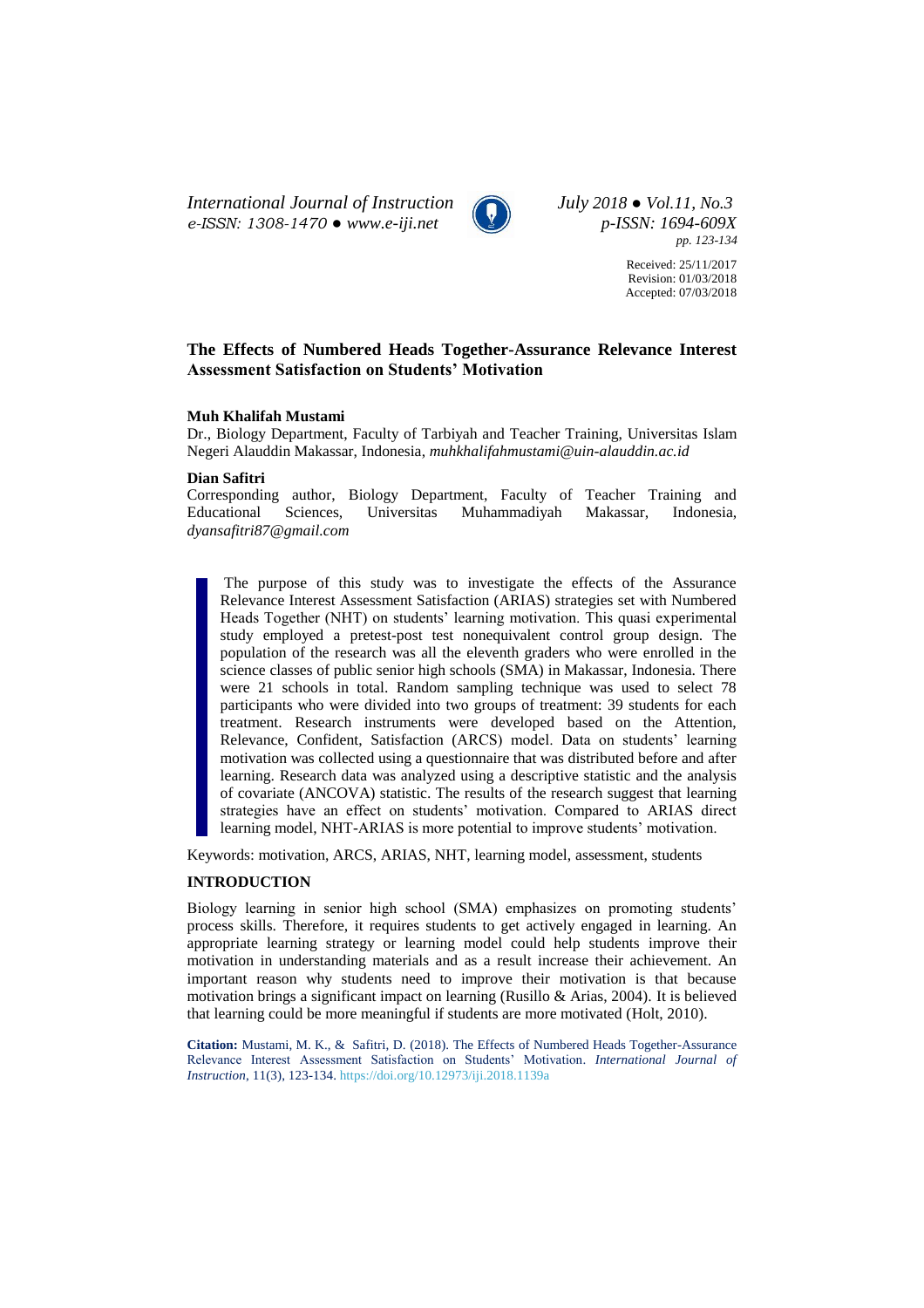Learning motivation plays a major role in determining students' learning outcomes and achievement. Motivation is a process of predicting intensity, direction, and efforts to achieve the goals. According to Tosi, Mero dan Rizzo (2000), motivation has a psychological significance which refers to an individual's internal mental state related to initiation, guidance, persistence, and behavior. Besides, motivation also contains a managerial implications which is associated with an individual's managerial activity to encourage someone to pursue particular objectives. Students' learning motivation can be stimulated by a learning model (Chiang & Lee, 2016).

Cooperative learning model has been developed and confirmed as one learning model that can improve students' performance. Cooperative learning is designed to facilitate students' cooperation and dependence on each other in completing a task or purpose. Cooperative learning is aimed to provide students with knowledge, concepts, skills, and understanding (Slavin, 2009). Sadker and Sadker (2005) add that cooperative learning is very helpful in developing students' attitude and cognitive skills.

Numbered Heads Together (NHT) cooperative learning model can be applied to boost learning activity (Richard & Renandya, 2002). NHT covers four simple stages which can be repeated with various materials in different subjects (Yeh, 2004). NHT helps create a conducive and lively student-centered learning. Students are more encouraged to understand the materials because all the group members are responsible for the task. Slow students will be more enthusiastic to ask others who are better at comprehending the materials so that their potentials can be maximally developed and their achievement can be improved as a result.

Purnomo (2012) has found that NHT successfully improved students' ability and was effective in accommodating students' learning participation. NHT is designed to involve more students in discussing materials and understanding them (Arends, 2012). NHT as a learning model basically constitutes a variation of group discussion. Besides, NHT offers an opportunity for students to share ideas and consider the best answer to their learning problems. NHT also facilitates students to prepare themselves in group presentation so that all students including slow students are trying their best. In a conventional learning, competition among students is inevitable because both high and low ability students attempt to obtain maximal results (Leasa & Corebima, 2017).

NHT can be applied in a particular setting to improve students' motivation: one of which is to combine it with Assurance, Relevance, Interest, Assessment and Satisfaction (ARIAS) strategy (Khoiriyah & Rusimamto, 2016). ARIAS is quite relevant with the recent learning constructivistic learning theory. It includes some specific guidance to encourage students to learn. It also helps boost students' confidence. Students are more able to connect relevant materials to their life, evaluate themselves, and grow a sense of pride of their achievement. Sopah (2000) mentions five components of ARIAS as follows: assurance, relevance, interest, assessment, and satisfaction. The implementation of ARIAS has been proven to be able to improve students' learning achievement (Jamiah, 2009; Zulfarisna, 2009; Tilawa & Pramukantoro, 2013). In relation to the significance of NHT-ARIAS mentioned above; therefore, this study aimed to investigate the effects of the implementation of NHT-ARIAS to improve the quality of learning and students' motivation.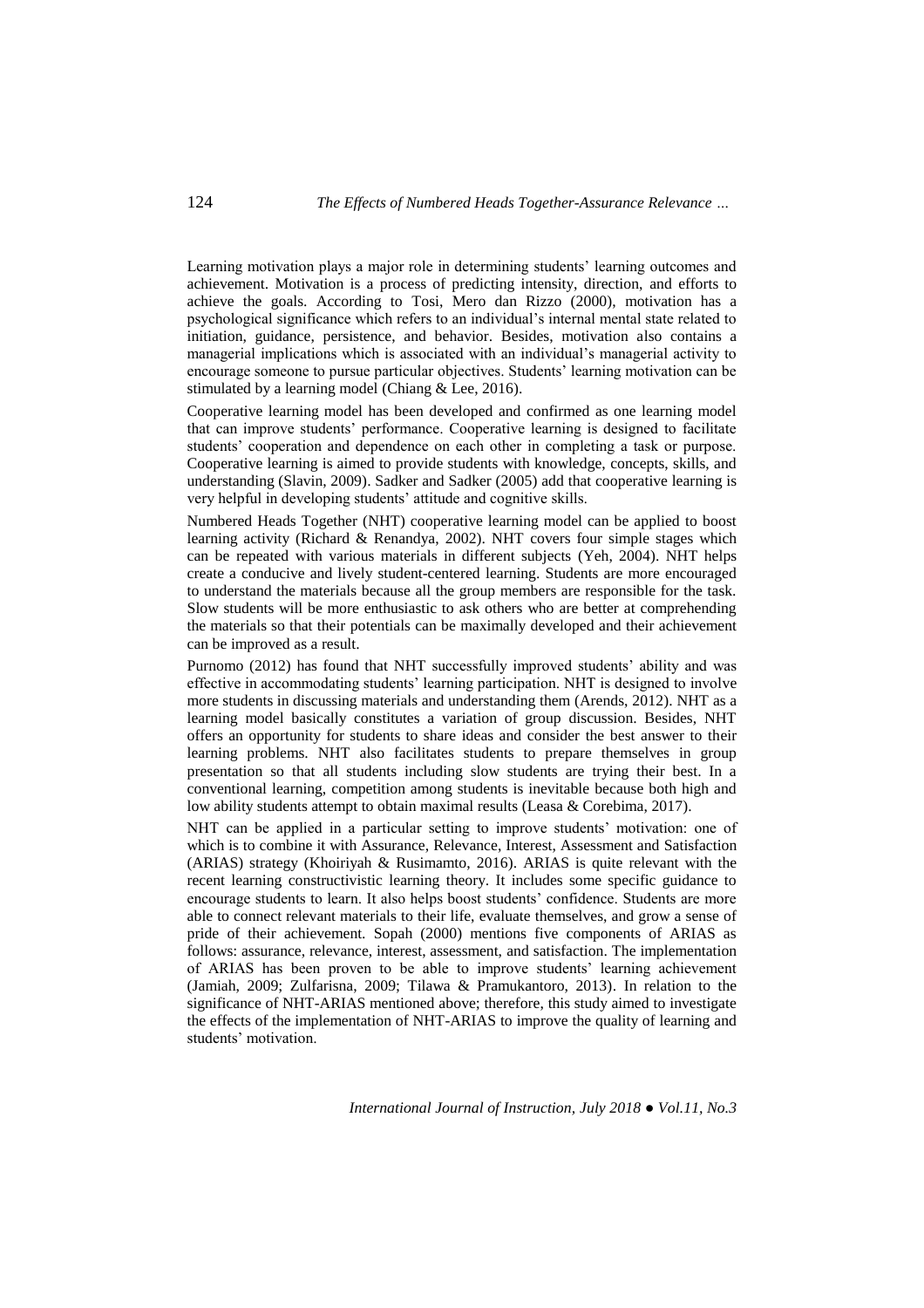## **Theoretical Background**

#### *Motivation*

Motivation serves to explain behavioral desire, behavioral intensity, behavioral direction, and the real achievement (Pintrich, 2003). According to Brophy (2004), learning motivation puts forwards cognitive responses which are more likely responded by students to perform a meaningful and beneficial academic activity. Learning motivation ensures the emergence of learning activity, and gives guidance to reach the goals (Winkel, 2004).

Santrock (2007) states that extrinsic motivation appears because someone wants to get something from others. Meanwhile, intrinsic motivation contains 1) self determination and personal choices, and 2) optimal experience. Learners' attention can be drawn by a presentation using a medium, such as through demonstration, small group discussion, classroom debate, or text variation, diagrams or images. Students' satisfaction can also be improved by giving verbal encouragement, reward, personal attention, feedback, and avoiding negative reinforcement (Keller & Suzuki, 2004).

Keller (1983) describes motivation through four main components, such as presented in ARCS. Keller and Keller (1989) have created a motivational delivery checklist which consists of 47 ARCS items to evaluate motivational characteristics. Based on that, Small (1997) developed an Instructional Material Motivation Survey (IMMS) consisting of 36 items to assess the quality of learning situated motivation.

### *Assurance Relevance Interest Assessment Satisfaction*

ARIAS learning strategy is a modification of Attention Relevance Confidence Satisfaction (ARCS) model developed by Keller as the answer to the problem of how to improve students' motivation and achievement (Sopah, 2000). According to Ahmadi (2011), ARIAS allows the use of various learning models, methods, or media in the classroom. Meanwhile ARCS strategy consists of four major steps: attention, relevance, confidence, and satisfaction (Keller, 1990).

The first component of ARIAS learning strategy is assurance. Assurance encourages students to form a behavior to achieve a goal. Relevance is associated with what the students get at school. It must be relevant with what the students find in their every day life, such as the ones related to their past, present, or future experiences and career (Sopah, 2000). Keller (1990) says that students' motivation will be improved if what they are studying is correlated with what they face in life. Therefore, it clarifies their purpose and gives a concrete hope which in turns encourages them to achieve their goals. Satisfaction of the results provides reinforcement for the students to be more active in pursuing their purposes (Sopah, 2000).

## *Numbered Heads Together*

Numbered Heads Together (NHT) is one of learning models that can be used to accommodate students' active participation in learning process. NHT can be interpreted as teacher's effort to involve students in the process of learning (Haydon et.al., 2010). Learning activity conducted with NHT can positively affect students' achievement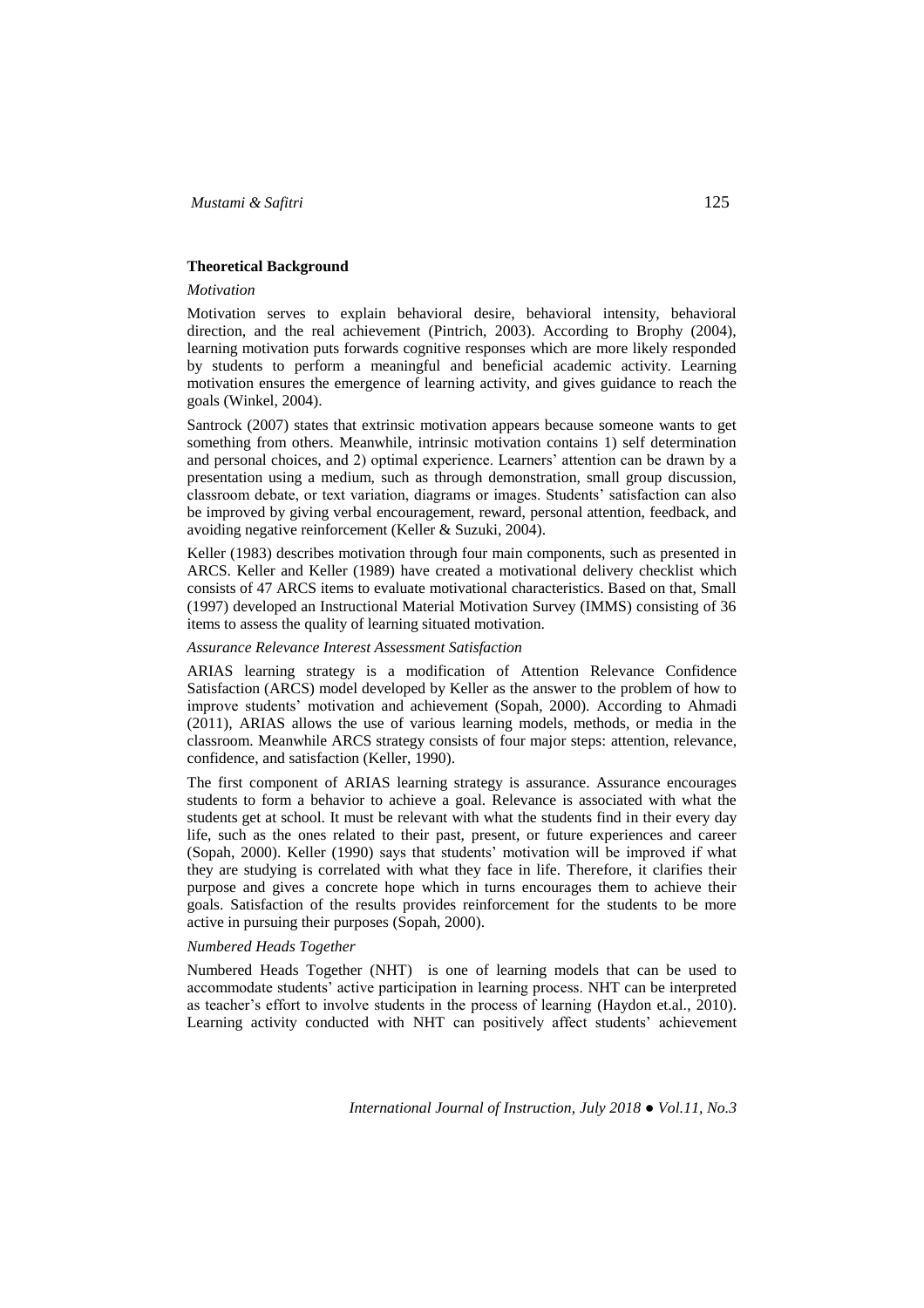(Hunter, et.al., 2016). This participation is realized in three stages of learning: planning, implementation, and evaluation.

According to Kagan (2007), NHT emphasized on group work instead of individual work. Students are required to work together and provided a chance to distribute information and improve their communication skills. NHT is an alternative learning model that can be used to solve the educational problem. NHT promotes cooperative work among students. Students are divided into some small groups and guided to do the tasks. The purpose of putting the students into groups is to provide an opportunity for the students to get actively involved in the thinking and learning process (Nursyamsi  $\&$ Corebima, 2016).

### *Research Objectives*

The objective of this research was to investigate the difference in students' motivation: between those who were taught with NHT-ARIAS and those who studied in direct ARIAS setting. The hypothesis of this research was there was a difference in students' motivation between those who were taught with NHT-ARIAS and those who studied in direct ARIAS setting.

#### **METHOD**

#### **Research Design**

This research was designed as a quasi experimental research which employed a pretestposttest nonequivalent control group design (Borg & Gall, 1983). The independent variables of this research were NHT-ARIAS learning strategy and ARIAS direct learning strategy. Meanwhile the dependent variable of this research was students' motivation. Research design is presented in Table 1.

#### Table 1

| Quasi Experimental Research Design |  |
|------------------------------------|--|
|------------------------------------|--|

| Pretest        | Group     | Posttest       |
|----------------|-----------|----------------|
| $\overline{ }$ | $\lambda$ |                |
| $\overline{ }$ | ∡⊾        | $\overline{ }$ |
| where:         |           |                |

 $T_1$  and  $T_3$ : Pretest  $T_2$  and  $T_4$ : Posttest X1: direct ARIAS learning strategy  $X_2$ : NHT-ARIAS learning strategy

#### **Research Sample**

The population of the research was all the eleventh graders who were enrolled in the science classes of public senior high schools (SMA) in Makassar, Indonesia. There were 21 schools in total. Random sampling technique was used to select 78 participants who were divided into two groups of treatment: 39 students for each treatment.

### **Instruments**

Students' motivation was measured using a questionnaire which consisted of 36 statements. The questionnaire was developed according to the Attention, Relevance, Confident, Satisfaction (ARCS) model suggested by Keller (1983). Scales employed in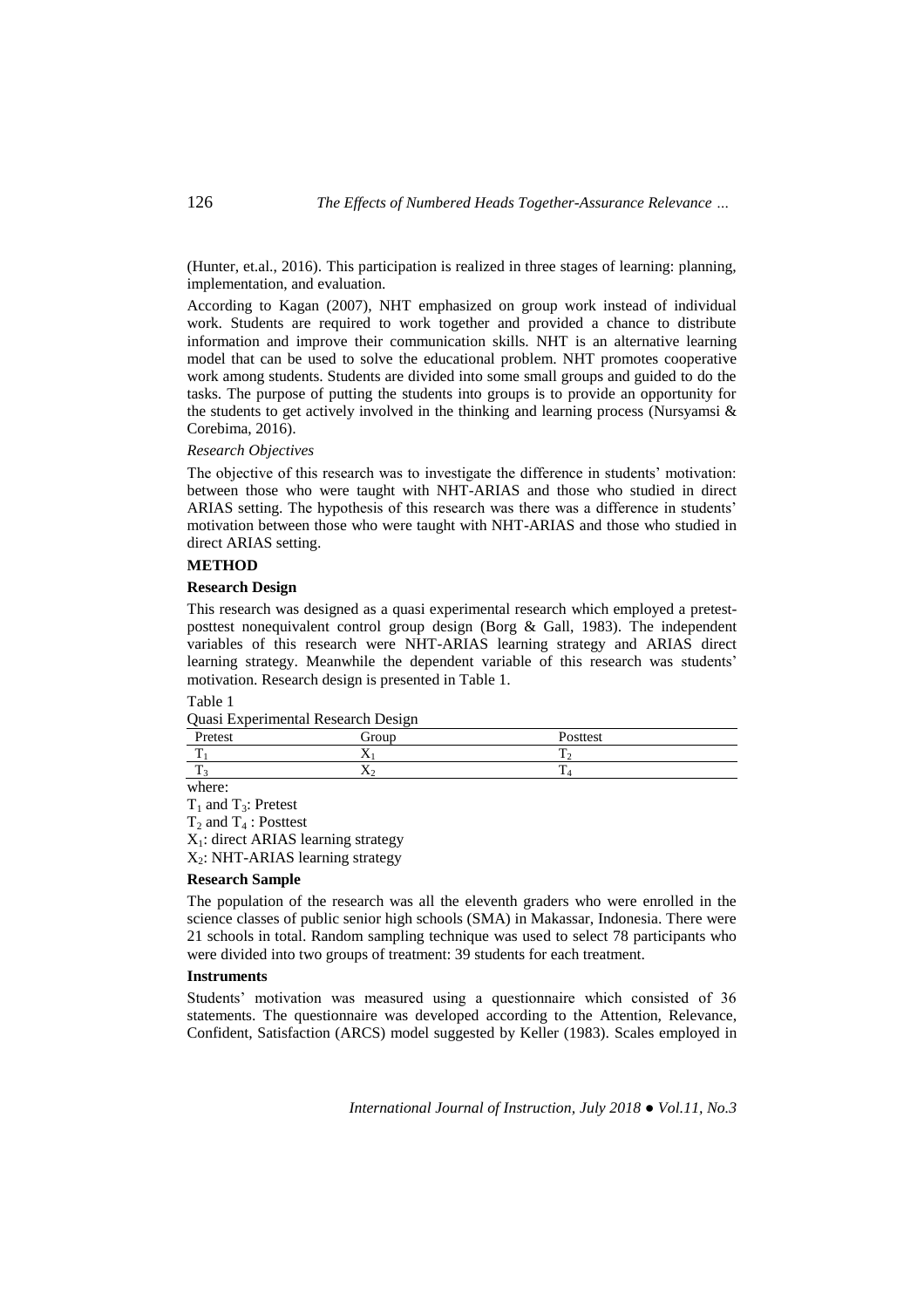## *Mustami & Safitri* 127

the questionnaire were Likert Scales which contained items: strongly agree, agree, disagree, and strongly disagree. Instrument used in this study had been validated empirically and theoretically by the experts. Aspects evaluated were construction, materials, language, and distribution of time of the instrument. The validation results indicated that the students' motivation questionnaire was very valid with the score  $x =$ 4.9 for all aspects measured. The empirical validity was measured by distributing the questionnaire to 40 senior high school students in Makassar, Indonesia. The reliability of the instrument was shown by the score or index indicating errors that might occur. It was found that the reliability of the instrument was; 0.69.

#### **Research Procedures**

Each class was taught with different learning strategies: NHT-ARIAS and NHT direct setting for one semester. The NHT-ARIAS classroom made use of learning tools developed by the researchers. These learning tools consisted of syllabus, lesson plans, and students' worksheets (LKS). Learning occurred in 16 weeks on digestive system, respiration system, excretion system, regulation system, reproduction system, and immune system.

#### **Data Collection and Data Analysis**

Data on students' motivation was collected by a motivational questionnaire which was distributed before and after learning. The data was then analyzed using a descriptive statistic and the analysis of covariate (ANCOVA) from SPSS 20.0 for Windows. Prior to the ANCOVA analysis, a normality test and a homogeneity test were conducted. The normality test was performed using One-sample Kolmogorov-Smirnov while the homogeneity test was performed using the Levene's Test of Equality of Error Variances.

# **FINDINGS**

Data on students' learning motivation before and after the implementation of direct ARIAS learning strategy is recorded in Table 2.

Table 2

Students' Motivation Before and After the Implementation of Direct ARIAS Learning Strategy

|                           | Direct ARIAS Learning Strategy |          |
|---------------------------|--------------------------------|----------|
| Statistic                 | Pretest                        | Posttest |
| Number of students        | 39                             | 39       |
| Average                   | 67.49                          | 80.41    |
| Median                    | 67.00                          | 82.00    |
| Mode                      | 69                             | 82       |
| <b>Standard Deviation</b> | 5.52                           | 6.42     |
| Variance                  | 30.41                          | 41.30    |
| Range                     | 24                             | 31       |
| The lowest score          | 54                             | 67       |
| The highest score         | 78                             | 98       |

According to table 2, the motivation of 39 eleventh graders from the science classes of public senior high school (SMAN) 11 Makassar improved after the treatment. Students'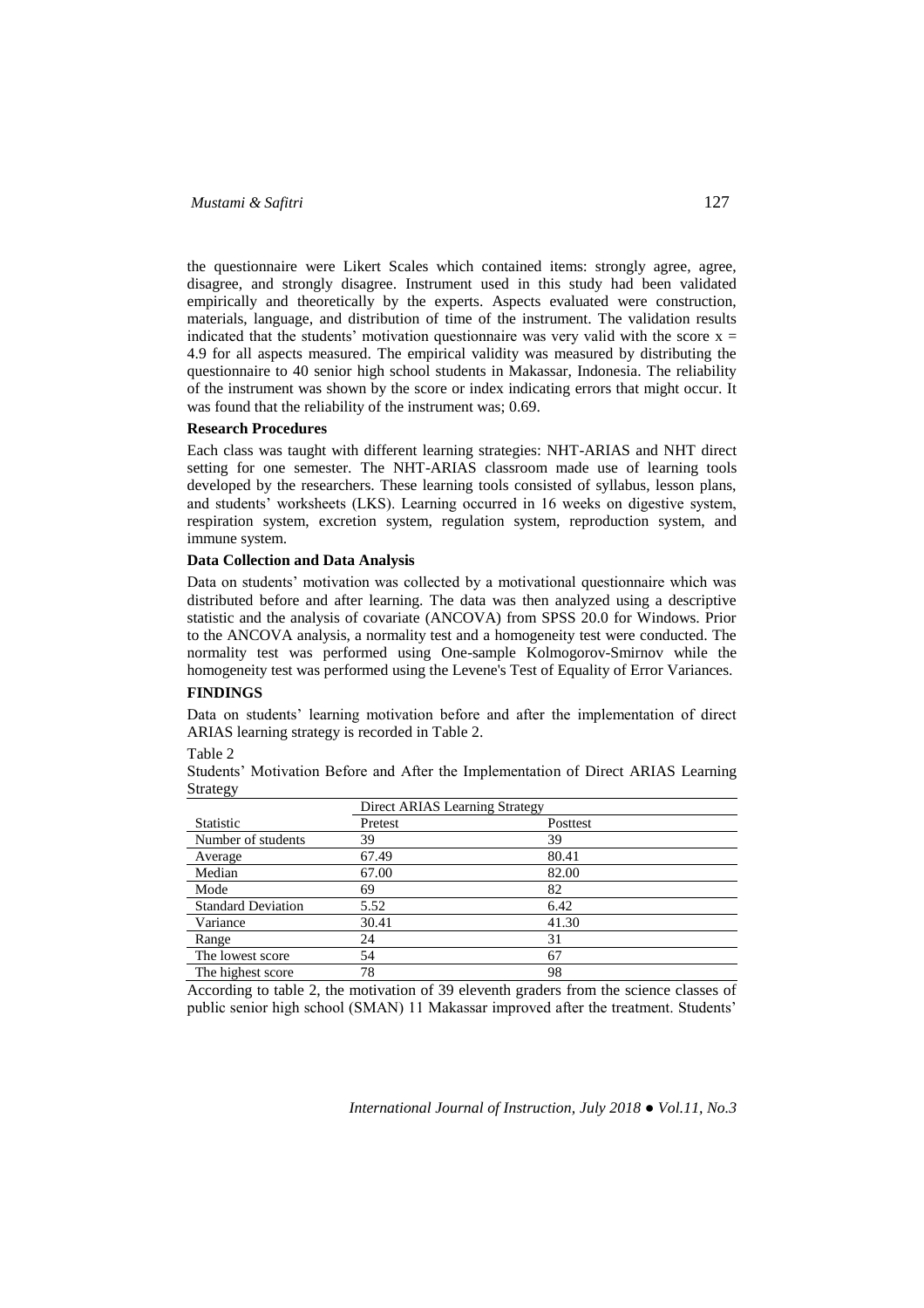motivation is categorized into very high, high, medium, low, and very low, as shown by Table 3.

Table 3

Students' Motivation Frequency and Category Before and After the Implementation of Direct ARIAS Learning Strategy

|           |           | Frequency |           | Percentage (%) |          |
|-----------|-----------|-----------|-----------|----------------|----------|
| Interval  | Criteria  | Pretest   | Post test | Pretest        | Posttest |
| 84-100    | Very high |           | IО        |                | 25.64    |
| 68-83     | High      | Ιŏ        | 28        | 46.15          | 71.79    |
| 52-67     | Medium    |           |           | 53.85          | 2.56     |
| $36 - 51$ | Low       |           |           |                |          |
| 20-35     | Very low  |           |           |                |          |
| Total     |           | 39        | ٩g        | 0 <sup>0</sup> | 100      |

Table 3 presents the distribution of students' motivation scores which are centred on the medium, high, and very high category. This finding suggests that direct ARIAS learning strategy could improve students' motivation. Data on students' motivation frequencies and percentages is justified by data on the improvement of students' motivation scores calculated using gain normalization (Table 4).

Table 4

Students' Motivation Gain Score After the Implementation of Direct ARIAS Learning Strategy

| Interval              | Frequency | Percentage (%) | Category |
|-----------------------|-----------|----------------|----------|
| $0 \le N-g < 0.3$     | 4         | 35.90          | Low      |
| $0.3 \leq N-g < 0.7$  | ∸ ⊥       | 53.85          | Medium   |
| $0.7 \le N-g \le 1.0$ | ⊶         |                | High     |

Table 4 shows the results of Gain normalization before and after the implementation of direct ARIAS learning strategy. Findings indicate that the majority of the students (53.85%) have improved their motivation to medium category.

The results of the research which proven that there is an increase in students' motivation scores after and before the implementation of NHT-ARIAS learning strategy can be seen in Table 5.

Table 5

Students' Motivation Before and After the Implementation of NHT-ARIAS Learning Strategy

| ັັ                        | <b>NHT-ARIAS</b> Learning Strategy |          |  |
|---------------------------|------------------------------------|----------|--|
| <b>Statistic</b>          | Pretest                            | Posttest |  |
| Number of student         | 39                                 | 39       |  |
| Average                   | 64.10                              | 89.03    |  |
| Median                    | 63.00                              | 90.00    |  |
| Mode                      | 62                                 | 90       |  |
| <b>Standard Deviation</b> | 4.93                               | 5.69     |  |
| Variance                  | 24.30                              | 32.39    |  |
| Range                     | 19                                 | 25       |  |
| The lowest score          | 58                                 | 75       |  |
| The highest score         | 77                                 | 100      |  |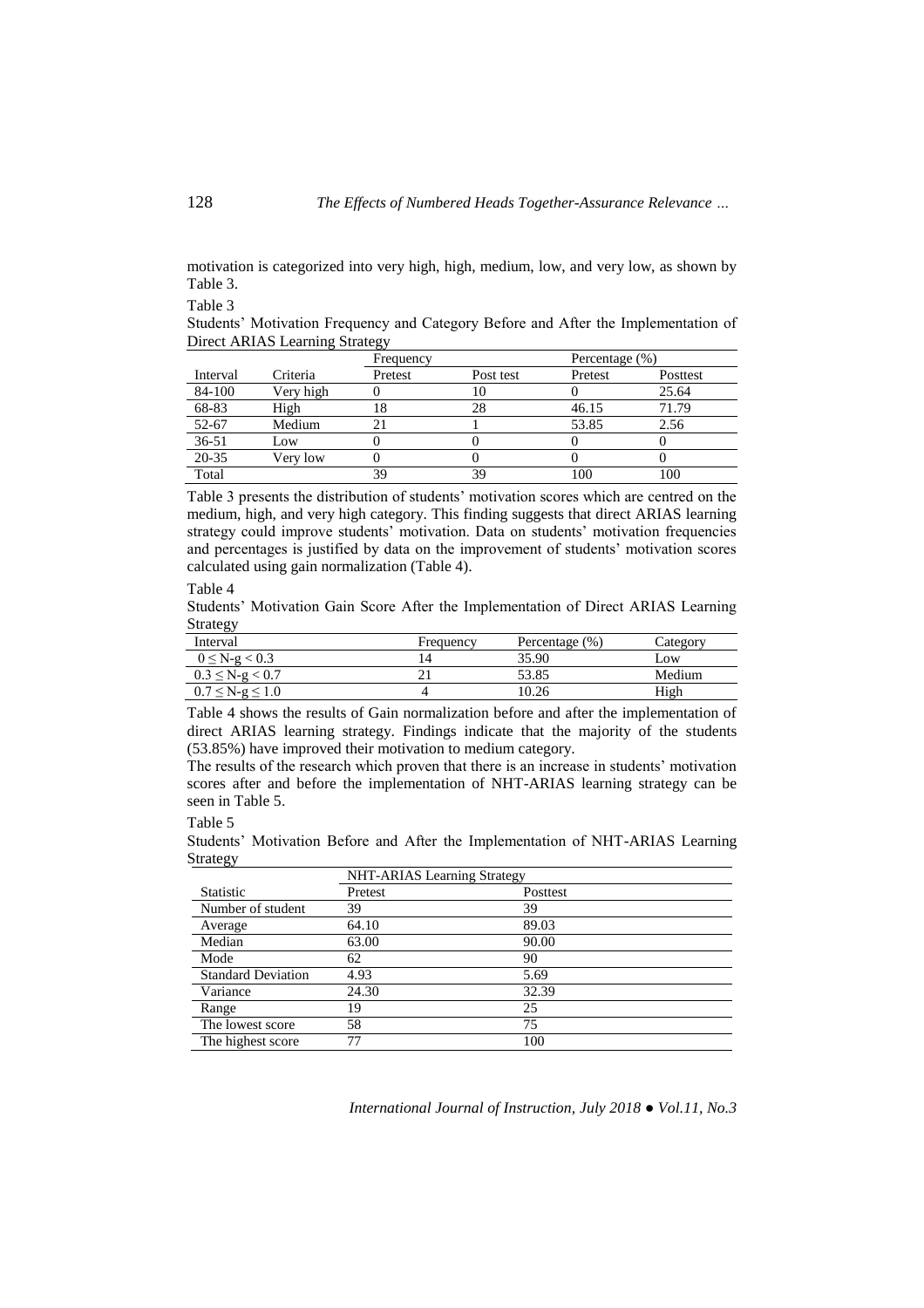# *Mustami & Safitri* 129

According to table 5, the students' learning motivation has improved after being given the treatment. The students' motivation scores fall into some categories: very high, high, medium, low, and very low, as shown by Table 6.

Table 6

Frequency and Category of Students' Motivation Before and After the Implementation of NHT-ARIAS Learning Strategy

|           |           | Frequency |           | Percentage $(\% )$ |           |
|-----------|-----------|-----------|-----------|--------------------|-----------|
| Interval  | Criteria  | Pretest   | Post test | Pretest            | Post test |
| 84-100    | Very high |           | 33        |                    | 84.62     |
| 68-83     | High      |           |           | 15.38              | 15.38     |
| 52-67     | Medium    | 33        |           | 84.62              |           |
| $36 - 51$ | Low       |           |           |                    |           |
| 20-35     | Verv low  |           |           |                    |           |
| Total     |           | 39        | 39        | 100                | 100       |

The table above presents that the students' motivation scores are centred in category medium, high, and very high. This finding indicates that there is an improvement in students' motivation after the implementation of NHT-ARIAS learning strategy.

Data on students' motivation frequencies and percentages is justified by data on the improvement of students' motivation scores calculated using Gain normalization or Gain Score (Table 7).

Table 7

Students' Motivation Gain Score After the Implementation of NHT-ARIAS Learning Strategy

| Interval              | Frequency | Percentage (%) | Category |
|-----------------------|-----------|----------------|----------|
| $0 \le N-g < 0.3$     |           |                | LOW      |
| $0.3 \leq N-g < 0.7$  |           | 30.77          | Medium   |
| $0.7 \le N-g \le 1.0$ |           | 69.23          | High     |

Table 7 shows the results of Gain normalization before and after the implementation of NHT-ARIAS learning strategy. Findings indicate that most of the students (69.23%) experienced an improvement in motivation to high category.

The results of the normality and the homogeneity test are presented in Table 8.

Table 8

| The Result of the Normality and Homogeneity Test |  |  |
|--------------------------------------------------|--|--|
|                                                  |  |  |

| Learning Strategy   | √ormalıtv | Homogeneitv | Alpha    |  |
|---------------------|-----------|-------------|----------|--|
| Direct ARIAS        | 320       |             | 0.05     |  |
| NHT<br><b>ARIAS</b> | ).145     | ).063       | $0.05\,$ |  |

Table 8 suggest normal distribution of data and homogeneous variants (sig normality and homogeneity  $> 0.05$ ).

The result of the covariance analysis on students' motivation are depicted in Table 9.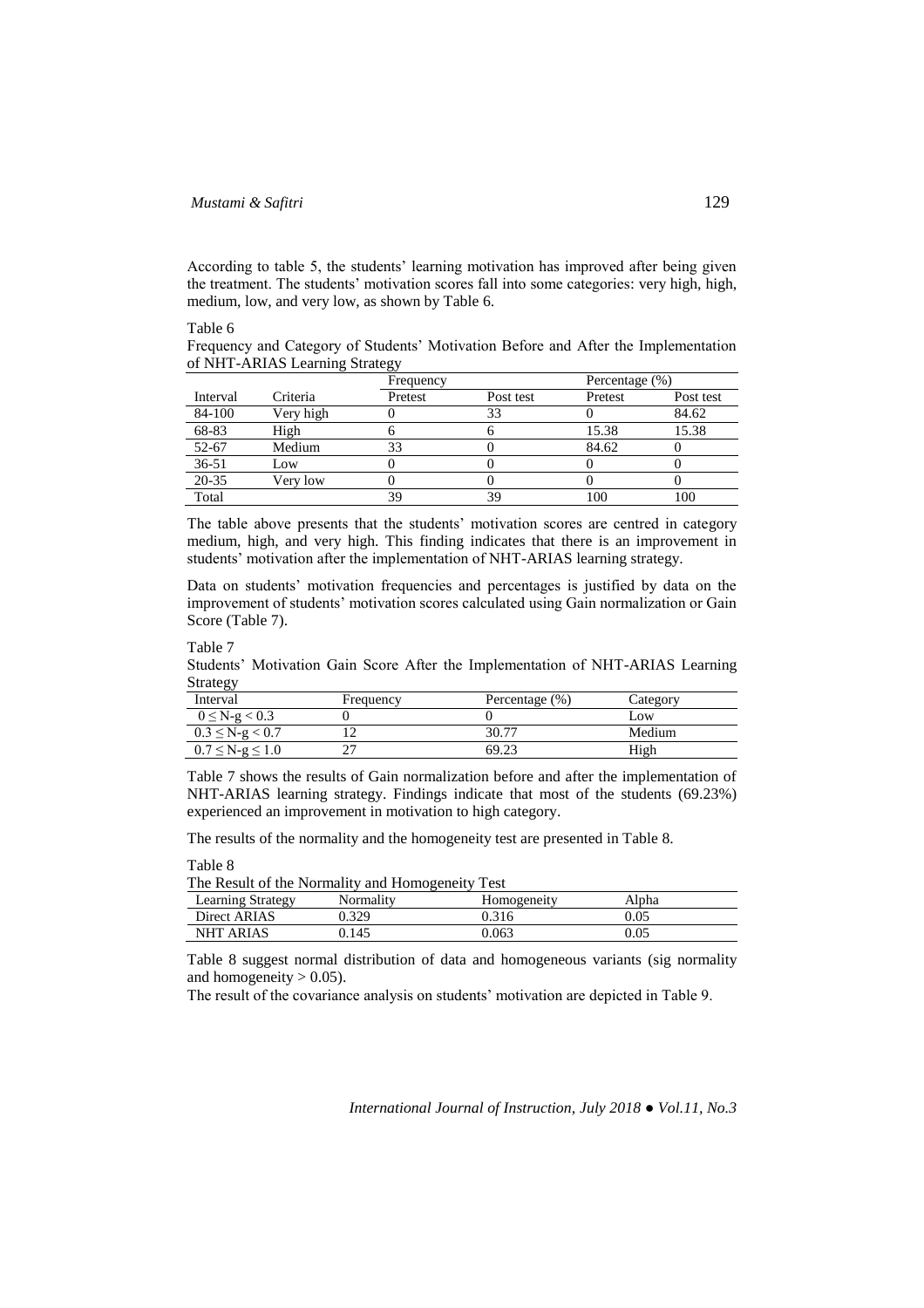| Table 9                                                       |                          |
|---------------------------------------------------------------|--------------------------|
| The Result of the Covariance Analysis on Students' Motivation |                          |
| Calculated Significance Value                                 | Table Significance Value |
| 0.000                                                         | 0.05                     |

The results of the covariance analysis presented in table 8 suggest to reject  $H_0$  since the calculated significance value  $(0.000) <$  sig.  $\alpha$  (0.05). This finding shows that there is a significance different found in students' motivation between the students who learned using the direct ARIAS learning strategy and those who learned using the NHT-ARIAS learning strategy. Therefore, it can be assumed that the NHT-ARIAS has more significant effect on students' learning motivation compared to the direct ARIAS learning strategy. This assumption is justified by the fact that the estimated value of classroom parameters of the direct ARIAS learning strategy (-8.344) is much lower than of the NHT-ARIAS learning strategy (0).

#### **DISCUSSION**

The results of the research indicate that the two different learning strategies bring different impacts to students' motivation. The NHT-ARIAS learning strategy is more potential in improving students' motivation compared to the direct ARIAS learning strategy. Gokhale (1995) and Grant et al., (2013) have revealed that a learning strategy which promotes collaborative activities is effective in raising students' interest and motivation to learn. This finding is supported by a theory suggested by Sopah (2000) mentioning that ARIAS strategy can improve students' motivation. Similarly, Khoiriyah & Rusimamto (2016) also came to a conclusion that ARIAS learning strategy had a positive effect on students' motivation and achievement. Also, the results of the ANCOVA analysis indicate that there is a significant difference in students' motivation between students who learned using students who learned using the direct ARIAS learning strategy and those who learned using the NHT-ARIAS learning strategy.

The five major elements in ARIAS help students develop their self confidence, improve their ability to adapt to the learning situation and condition, and raise their interest in learning. Besides, ARIAS also provides students with learning evaluation and a sense of pride in themselves (Piktoriawan, Arini & Riastini (2014). The results of the research show that students who learned using the NHT-ARIAS learning strategy are more motivated compared to those learned using the direct ARIAS learning strategy. This could happen because the direct ARIAS learning strategy does not give students a chance to be active so that they become more passive and less motivated.

In an NHT-ARIAS learning setting, teachers appreciate their students' work by giving rewards or compliments or claps to the best selected group. This is in line with Siahaan et.al., (2010) who states that reward and compliments given by the teacher make students feel more satisfied with what they have done. The students will feel proud oft themselves because they receive either verbal or nonverbal positive feedback from their environment (Ahmadi, 2011). Furthermore, Ningsih (2010) points out that ARIAS learning model has a positive effect on students' mastery of biology concepts.

The majority of the students who learned using the direct ARIAS learning strategy fall into high motivation category, while most of the students who learned using the NHT-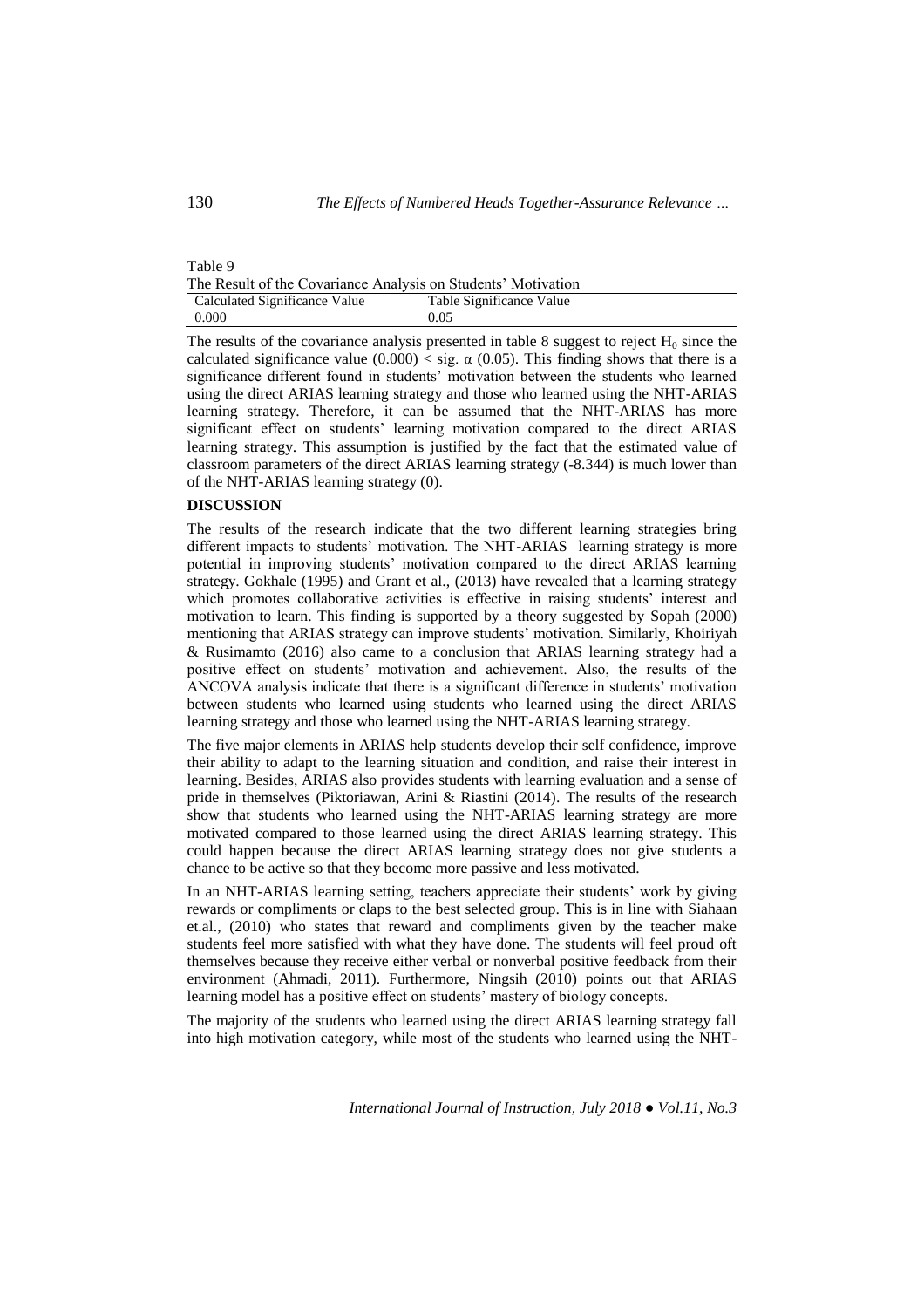ARIAS learning strategy are considered to have very high motivation. It indicates that the implementation of ARIAS learning strategy has resulted in the increased motivation of the students. Similarly, Jamiah (2009a) and Praptinasari et.al., (2012) mention that the ARIAS learning strategy could boost students' confidence, interest, and motivation (Tilawa, 2013).

The integration of the NHT learning model into the ARIAS strategy created a more conducive and lively learning environment where students became more active and learning became more student-centered. The students attempted to master the materials because all the group members were given a responsibility to complete the task. Besides, the NHT cooperative learning model also provided an opportunity for the students to share their ideas or opinions with each other, and therefore they are able consider the best answer to the problem. The cooperation among the students was encouraged, so low ability students were allowed to ask a favor from the students who were better at mastering the subject. Each student was more active in seeking for a solution to the learning problem since they should be always prepared for the teacher's call to answer the question. As a result, their potentials could be developed optimally. The students' full participation definitely resulted in an increase in their learning motivation. Sopah (2001) states that ARIAS learning strategy is effective in improving students' achievement in affective, cognitive, and psychometric domain. In similar fashion, the present research have proven that the students' active participation results in their improved psychometric skills and improved motivation.

Harper and Maheady (2007) reveal that the low ability students will be benefited from group discussion promoted through NHT. Giving rewards can also have a positive influence on students' cognitive achievement (Carpenter, 2006). The NHT-ARIAS learning strategy is considered as a collaboration of a learning strategy and a learning model that is effective in improving students' motivation. This is in line with what is suggested by Ahmadi (2011), mentioning that the integration of an appropriate learning model, method, or medium into the implementation of ARIAS will result in an active, innovative, and fun learning which also satisfies the students. Moreover, Suyanik (2010) has concluded that the implementation of ARIAS learning strategy which is oriented to cooperative learning can positively affect students' motivation which is reflected by their achievement. In short, it can be said that ARIAS, supported by NHT can create an active learning condition which is student centered and has a positive implication on students' motivation.

## **CONCLUSION**

The results of the research suggest that:

- Learning strategy has an effect on students' motivation. The average score of students' motivation after the implementation of NHT-ARIAS learning strategy is significantly different from the average score of students' motivation after the implementation of direct ARIAS learning strategy; therefore,
- The NHT-ARIAS learning strategy is more effective in improving students' motivation compared to the direct ARIAS learning strategy.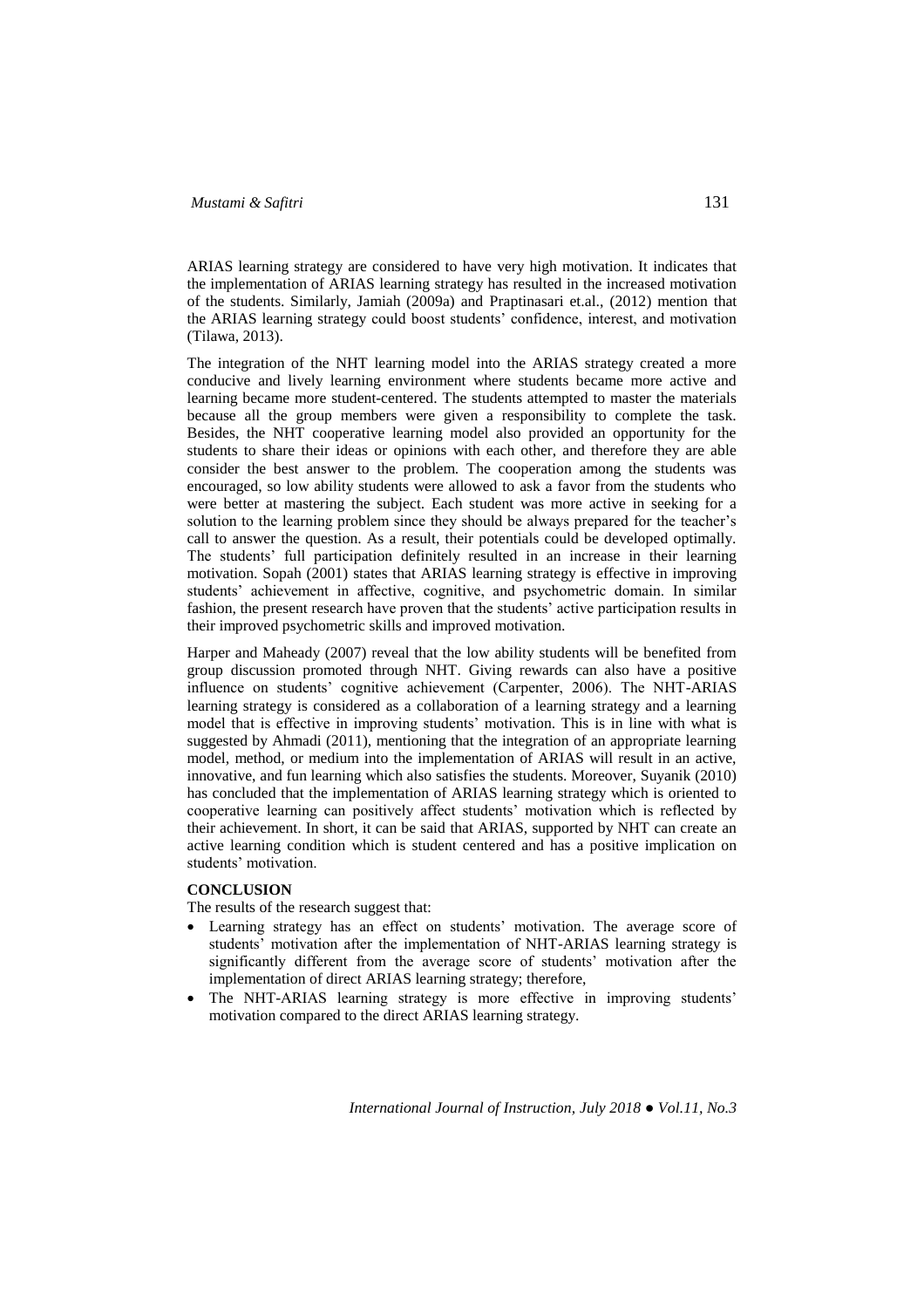This research was limited to the implementation of NHT-ARIAS in senior high school. However, teachers in elementary schools and junior high schools can also implement this learning strategy because it has been proven that this learning strategy is effective in improving students' motivation. It is expected that future researchers can focus more on students' cognitive level and critical thinking skills.

#### **REFERENCES**

Ahmadi, L. K. (2011). *Integrated Schools Learning Strategies*. Jakarta: Prestasi Pustaka Publisher, (In Indonesia).

Arends, R. I. (2012). *Learning to Teach*, 9<sup>th</sup>. New York: McGraw-Hill Company, Inc.

Borg, W. L & Gall, M. D. (1983). *Educational research, an introduction. (4th Ed*.). Longman Inc: New York and London.

Brophy, J. (2004). *Motivating Students to Learn, Second Edition*. New Jersey London: Lawrence Erlbaun Associates Publishers Mahwah.

Carpenter, J. (2006). Effective Teaching Methods For Large Classes. *Journal of Family & Consumer Sciences Education*, 24: 13-23.

Chiang, L. C & Lee, H. (2016). The Effect of Project-Based Learning on Learning Motivation and Problem-Solving Ability of Vocational High School Students*. International Journal of Information and Education Technology,* 6/9, 709-721.

Gokhale, A. A. (1995). Collaborative Learning Enhances Critical Thinking. *Journal of Technology Education*, 7/1, 22-30.

Grant, D. M.; Malloy, A. D., & Hallowell, G. P. (2013). Enhancing Students' Interest in Science and Technology trough Cross-disciplinary Collaboration and Active Learning Techniques. *Journal of Information Technology Education: Innovations in Practic*, 12/1, 101-112.

Harper, G. F., & Maheady, L. (2007). Peer Mediated Teaching and Students with Learning Disabilities. *Intervention in School and Clini*c, 43: 101-107.

Haydon T, et al*.* (2010). Effects of Numbered Heads Together on The Daily Quiz Scores and on-Task Behavior of Students with Disabilities. *J. Behav. Educ.*, 19/3, 222– 238.

Holt, J. (2010). *Why Students Failed*. Jakarta: Penerbit Erlangga, (In Indonesia).

Hunter C. W., et al*.* (2016). Consultants and Coteachers Affecting Student Outcomes with Numbered Heads Together: Keeping All Engaged. *J. Educ. Psychol. Consult*, 1– 14.

Jamiah, Y. (2009). Improving the Quality of University Students' Achievement in Mathematics and Learning Process through ARIAS (Assurance, Relevance, Interest, Assessment, and Satisfaction) at PGSD FKIP UNTAN Pontianak (In Indonesia). *Jurnal Cakrawala Kependidikan,*. 6/2, 190-200.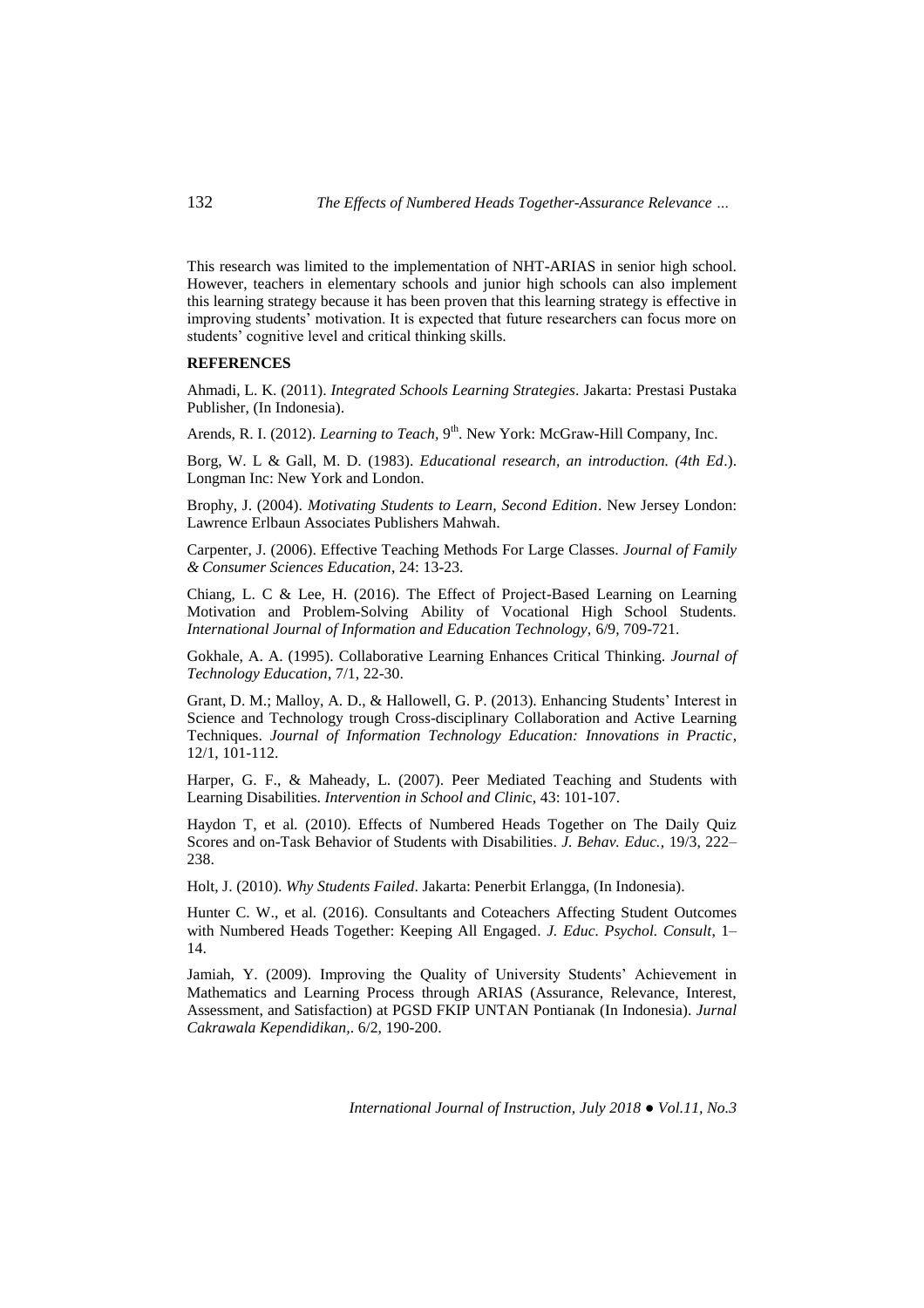Kagan, S. & Kagan, M. (2007). *Kagan Cooperative Learning.* San Clemente: Kagan Publishing.

Keller, J. M. (1983). Motivational design of instruction. *Intructional Design Theories and Models: An Overview of their current status*. Hillsdale, N.J: Lawrence Erlbaum.

Keller, J. M. & Keller, B. H. (1989). *Motivational Delivery Checklist*. Florida: Florida State University.

Keller, J. M. (1990). Development and Use of the ARCS of Motivational Design. *Journal of Instructional Development*, 10/3, 2-10.

Keller, J. M. & Suzuki, K. (2004). Learner Motivate on and e-learning Design: a Multinationally Validated Process. Journal of Educational Media, 29/3, 229-239.

Khoiriyah, N. & Rusimamto, P. W. (2016). The Implementation of ARIAS Learning Model to Improve the Tenth Graders' Learning Achievement in Flip-Flop Series at SMK Negeri 2 Bangkalan (In Indonesia). *Jurnal Pendidikan Teknik Elektro*. 05/01, 175-181.

Leasa, M. & Corebima, A. D. (2017). The Effect of Numbered Heads Together (NHT) Cooperative Learning Model on The Cognitive Achievement of Students with Different Academic Ability, *Journal of Physics,* 795: 1-9.

Ningsih, K. (2010). The Effectiveness of Contextual Teaching and Learning Based ARIAS Learning Model Improving Junior High School Students' Achievement in Science Basic Competences in Pontianak (In Indonesia). *Jurnal Cakrawala Kependidikan*, 2: 112-123.

Nursyamsi & Corebima, A. D. (2016). The Effect Of Numbered Heads Together (NHT) Learning Strategy On The Retention Of Senior High School Students In Muara Badak, East Kalimantan, Indonesia. *European Journal of Education Studies*, 2/5, 47-58.

Piktoriawan, E. P.; Arini, W. N. & Riastini, N. P. (2014). The Implementation of ARIAS Learning Model in Improve the Sixth Graders' Learning Achievement in Natural Science at Elementary School No 3 Patas Gerokgak District Academic Year 2013/2014 (In Indonesia). *Jurnal Mimbar PGSD Universitas Pendidikan Ganesha Jurusan PGSD,* 2/1, 1-11.

Pintrich, P. R. (2003). A motivational science perspective on the role of student motivation in learning and teaching contexts. Journal of Educational Psychology, 95 (4): 667–686.

Praptinasari, S.; Santosa, S., & Probosari, M. R. (2012). The Effect of Implementing ARIAS Learning Model on the Eleventh Graders' Biology Learning Achievement at SMA AL Islam 1 Surakarta (In Indonesia). *Jurnal Pendidikan Biologi*, 4/1, 78-88.

Purnomo, S. (2012). Improving the students'reading comprehension Through numbered heads together technique. *Journal on English as a Foreign Language,* 2/2, 37*-*44.